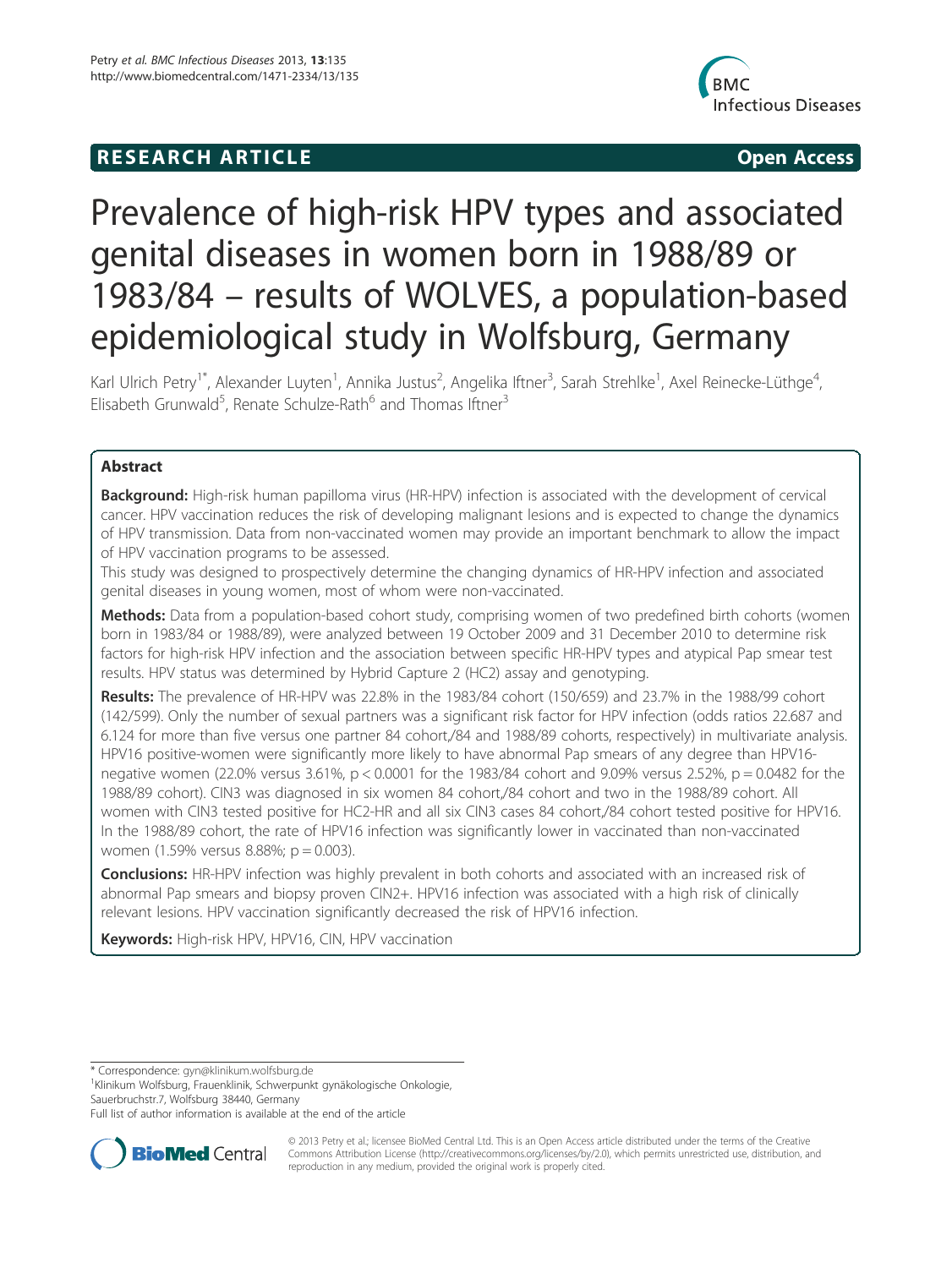## Background

Thirteen types of human papilloma virus (HPV) are associated with the development of cervical cancer and are designated as high-risk (HR) [1]. Among the HR types, HPV types 16 and 18 are associated with 70% of all cervical cancer cases [2]. Prophylactic vaccines directed against the HR types 16 and 18 prevent infection of the cervical epithelium and other squamous epithelia, decreasing the development of premalignant lesions [3,4]. The best results of prophylactic vaccination are achieved by vaccinating women before they become sexually active and genitally infected [5].

Vaccination programs are expected to change the dynamics of HPV transmission [6] and, therefore, it is imperative to monitor the burden of HPV infections and associated diseases in young women who had reached the age of 18 years or more prior to the implementation of routine vaccination. German groups have already published epidemiological data from HPV and cervical cancer screening trials [7-10], but most of these trials excluded women younger than 30 years of age. An observational study reported by Iftner and colleagues included 1692 females aged 10–30 years, but the one-time crosssectional analysis provided only limited clinical information [10]. In Germany, a national, reimbursed annual screening program with Pap (Papanicolaou) smear testing starts for women at age 20 years and data show that atypical screening results are reasonably common in women aged 20–25 years and even more so in those aged 25–30 years [11]. In the German screening program, women have to attend a gynecologist in private practice. Since 2006, gynecologists in private practice in Wolfsburg have formed an experienced screening and referral network with the Klinikum Wolfsburg to improve cervical cancer prevention. This collaboration has provided a final opportunity to prospectively study the dynamics of HPV infection and associated genital diseases in a population comprising mostly non-vaccinated young women in Wolfsburg, Germany. This paper reports the results on the prevalence of HR-HPV types and associated diseases. Data for low-risk (LR)-HPV are published separately [12].

## Methods

The Wolfsburg HPV Epidemiological Study (WOLVES) is a prospective, population-based surveillance study on the prevalence and incidence of HPV infections and associated diseases in women of three predefined birth cohorts. All women born in 1983/84, 1988/89, and 1993/ 94 with a first residency in Wolfsburg, Germany (population 123,000), will be invited to participate. This analysis includes baseline data for the 1983/84 and 1988/89 cohorts.

#### Study population

The residents' registration office provided a list of women with a first residency in Wolfsburg born in either 1983/84 or 1988/89 and all 2850 women were invited by letter to attend cervical cancer screening. The invitation included information on the study objectives and made it clear that participation was voluntary. To be recruited, women had to attend one of 20 gynecologists in private practices in the city of Wolfsburg for routine Pap smear screening, according to the standard screening concept in Germany. All participants gave written consent and the study was approved by the ethics committee of the physicians' association of Lower Saxony in Hannover, Germany.

Participants completed a short, standardized questionnaire in the private practice. The questionnaire included questions on education, birth country, marital status, pregnancies, parity, contraception, smoking, number of sexual partners, age at sexual debut, prior screening for cervical cancer, history of abnormal Pap smears, sexually transmitted infections and genital warts. Furthermore, the referring gynecologist collected information on HPV vaccination status by checking the certificate of vaccination.

Participants underwent a pelvic examination with visualization of the uterine cervix. Pap smears were taken using spatula and endocervical brush. A second sample was then obtained with a Qiagen Cervical Sampler (Medscan, Uppsala, Sweden), and suspended in 1 ml of specimen transport medium (STM/Qiagen Inc., Hilden, Germany) for HPV DNA testing.

#### HPV testing

All primary HPV testing was undertaken using the Hybrid Capture 2 (HC2) assay (HC2/Qiagen Inc., Hilden Germany). All samples were analyzed for the presence of at least 13 HR-HPV types (16, 18, 31, 33, 35, 39, 45, 51, 52, 56, 58, 59 and 68) following the manufacturer's instructions. A positive HR-HPV result in this study refers to a subject positive for the HR-HPV probe mix. In this analysis, HR HPV subtypes were counted individually. In patients with multiple infections, HR HPV subtypes were reported separately. LR-HPV types (6, 11, 42, 43 and 44) are reported in a separate publication [12].

All samples that tested positive for HR-HPV with HC2 and 10% (every tenth) of all HC2-negative samples underwent HPV genotyping. HPV genotyping was performed as described previously using SPF-10-PCR, followed by Reverse Line Probe Assay LiPA Extra (SPF-10-PCR) [13]. Briefly, total DNA was isolated from the cervical samples with the use of a MagNAPure device (Roche, Indianapolis, IN) and analyzed with INNO-LiPA Extra HPV prototype assay (Innogenetics, Inc, Gent, Belgium) according to the manufacturer's instructions. The INNO-LiPA Extra test identifies established HR-HPV types (16, 18, 31, 33, 35, 39, 45, 51, 52, 56, 58, 59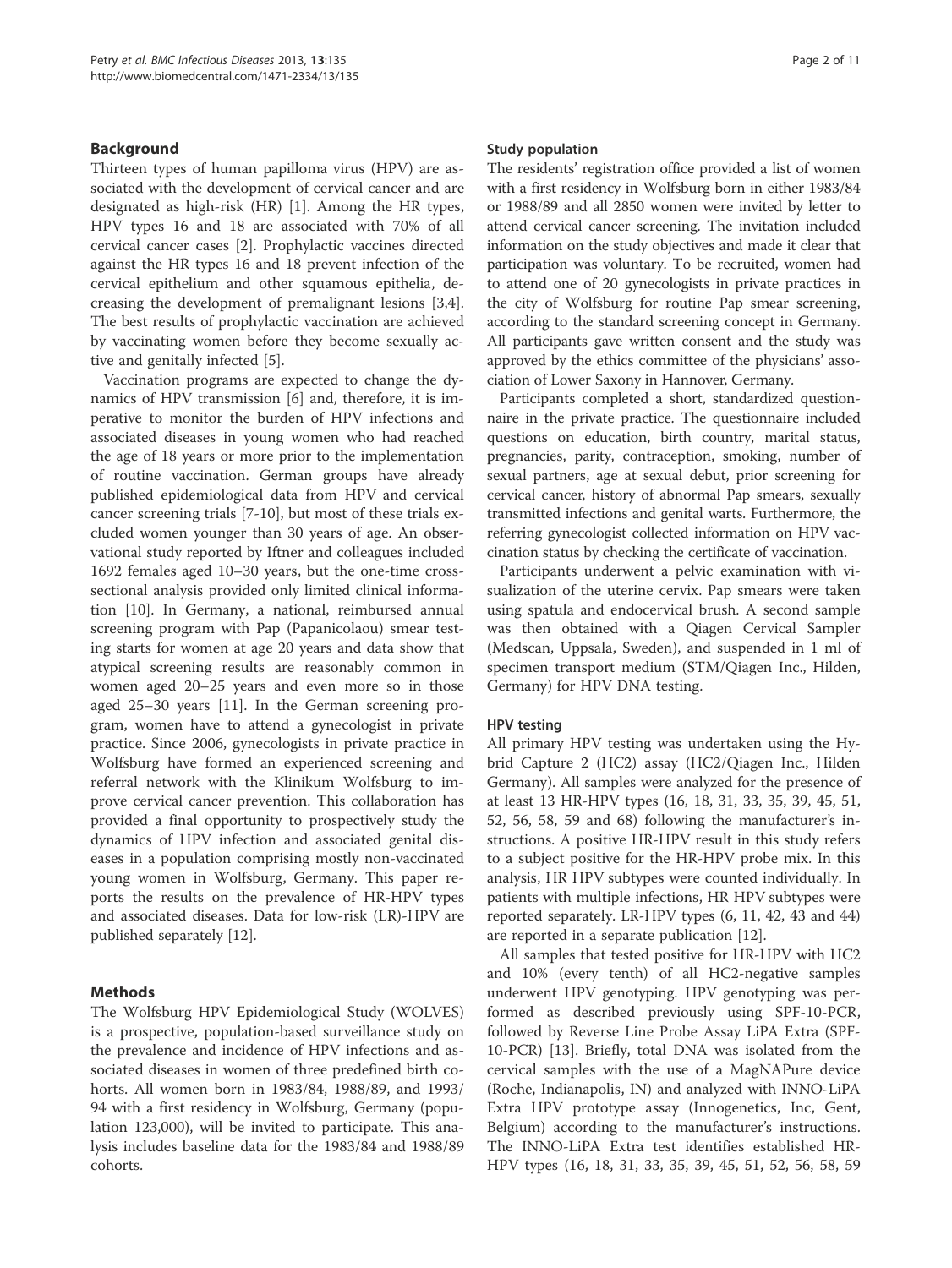and 68 [1]) and five known or putative high-risk types (26, 53, 66, 73 and 82) [14,15]. Polymerase chain reaction (PCR) was performed according to good laboratory practice in a laboratory separate from other laboratory rooms. All PCR reactions were performed with 10 μl input DNA in a final volume of 50 μl using reagents provided by Innogenetics, 10 min 37°C, 9 min 94°C, and 40 cycles of 30 sec of denaturation at 94°C, followed by 45 sec of 52°C annealing temperature and 45 sec of extension at 72°C run on a MJ Thermocycler PCT 200. The PCR product was then denatured and a 10 μl aliquot hybridized to one strip at 49°C for 60 min, followed by multiple washing steps. The strips were analyzed on a flatbed scanner with the use of LiRAS prototype software (Innogenetics, Inc), which displays the patterns and relative intensity of positive bands as arbitrary grey-tone values between 0.1 and 1.0.

## Pap smears and colposcopy

A standardized, risk-adapted follow-up protocol was used for the management of participants according to the results of conventional Pap smear testing and HPV status, as described previously [16].

Patients were transferred for colposcopy if they had abnormal Pap smears conspicuous of high-grade lesions or had Pap smears classified as borderline/low-grade and tested positive for HR-HPV. Colposcopists classified the type of transformation zones according to the Barcelona nomenclature of the International Federation for Cervical Pathology and Colposcopy (IFCPC) [17]. Colposcopy findings were classified as minor changes (physiological changes and HPV infections with or without cervical intraepithelial neoplasia 1 [CIN1]) and major changes (CIN2+). For both categories separate measurements were made of the speed and intensity of acetowhite reactions and the morphology (condyloma like, flat, punctuation, mosaic). In cases of type 1 or type 2 transformation zone with visible squamous columnar junction, colposcopy was regarded as satisfactory. Any visible lesion underwent histological assessments with punch biopsies. No random punch biopsies were taken if colposcopy findings were normal. Histological assessment was mandatory for any lesion where there was a suspicion of high-grade neoplasia.

## Statistical analysis

This paper presents a one-time cross-sectional analysis of data for the 1983/84 cohort and baseline data for the 1988/89 cohort. As this is an observational study, no formal hypothesis was tested and the statistical analysis was descriptive for all evaluable variables. All statistical analyses were undertaken by an independent statistician who did not participate in the collection of data. The association between HR-HPV infection and exploratory variables was analyzed in univariate analysis with a level of significance defined as  $p < 0.05$  (two-sided testing). Multivariate analyses include data on exploratory variables for all HPV subtypes. All statistical analyses were performed with the validated program Testimate Version 6.5 from IDV Gauting (validation of software, hardware and user according to FDA 21 CFR Part 11).

## Results

## Study population

Between 19 October 2009 and 31 December 2010, 659 (43.8%) of 1504 registered women born in 1983/84 and 599 (44.5%) of 1346 women born in 1988/89 were recruited. The characteristics and risk factors of interest for the two cohorts are shown in Table 1. In general, there were no notable differences between the two birth cohorts. The fact that patients in the 1988/89 cohort were younger than those 84 cohort,/84 cohort explains some of the numerical differences, such as in education, evident in Table 1.

## Prevalence of HR-HPV infection

HC2 test results for HC2 HR-positive and LR-/HR-positive are shown in Figure 1. Overall, HR-HPV infection was identified by HC2 testing in 292/1258 women (23.2%; 95% confidence interval [CI] 20.9–25.6%). The prevalence of HR-HPV was 22.8% (95% CI 19.6–26.2%) 84 cohort,/84 cohort (150/659) and 23.7% (95% CI 20.4%–27.3%) in the 1988/99 cohort (142/599).

The type-specific HR-HPV prevalence is shown in Figure 2. In the 1983/84 cohort, the most frequent; HR-HPV types were 16 (7.59%) followed by types 51 (5.31%), 31 and 53 (both 4.1%), 52 (3.79%), 66 (3.49%), 39 (2.88%), and 18 (2.12%). In the 1988/89 cohort the most frequent HR-HPV types were 51 (9.35%), 16 (7.35%), 52 (4.51%), 31, 53 and 66 (all 4.01%), and 18 (2.84%).

## Cofactors associated with HR-HPV infection

Univariate analysis showed that the number of sex partners (strong), early age at first intercourse (strong), and smoking (weak) were significant risk factors for HR-HPV infection in the 1983/84 cohort, whereas there were weaker associations in the 1988/89 cohort (Figure 3) [18]. Other parameters (contraception, history of STDs and age at first menstrual period) did not show any association with HR-HPV infection.

The three cofactors associated with HR-HPV infection were analyzed by specific HR-HPV type using the Mann Witney  $U$  test, two-sided for HPV-positive (test) versus HPV-negative (reference). In the 1983/84 cohort, the association between HPV16 infection and both the number of partners ( $>5$  vs 1; p = 0.0000) and early age at first sex ( $p = 0.0065$ ) was stronger than for HR-types overall. No association was evident in the 1988/89 cohort.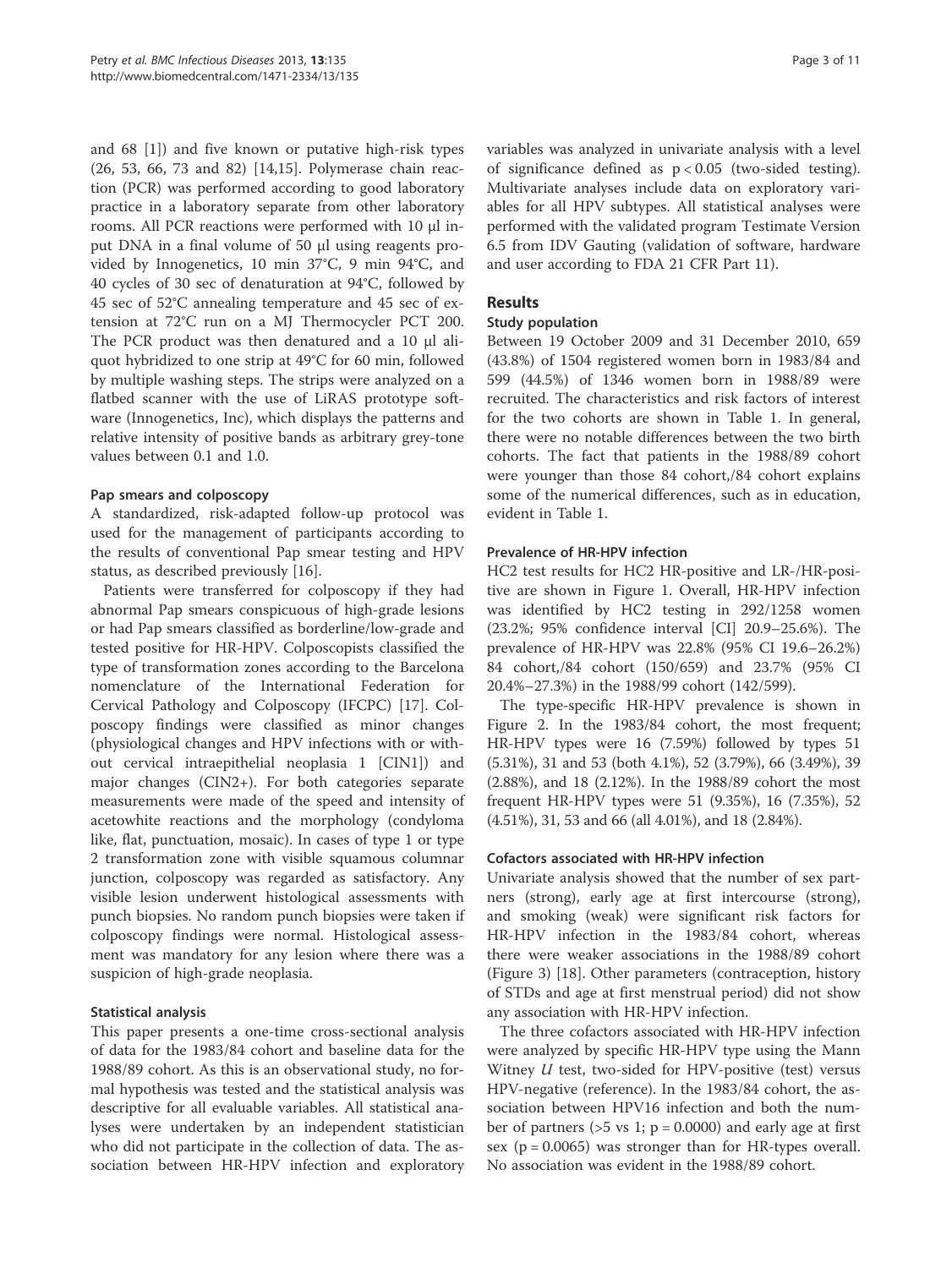| Table 1 Patient characteristics, including risk factors |  |
|---------------------------------------------------------|--|
|---------------------------------------------------------|--|

|                                     | Cohort (n, unless stated<br>otherwise) <sup>a</sup> |                 |  |
|-------------------------------------|-----------------------------------------------------|-----------------|--|
|                                     | 1983/84                                             | 1988/89         |  |
| Number recruited                    | 659                                                 | 599             |  |
| Highest graduation                  |                                                     |                 |  |
| None                                | 21 (3%)                                             | 6 (1%)          |  |
| Secondary school                    | 354 (54%)                                           | 372 (62%)       |  |
| Higher level                        | 283 (43%)                                           | 221 (37%)       |  |
| Country of birth                    |                                                     |                 |  |
| Germany                             | 474 (72%)                                           | 511 (85%)       |  |
| Other                               | 183 (28%)                                           | 88 (15%)        |  |
| Stable relationship                 |                                                     |                 |  |
| Yes                                 | 529 (80%)                                           | 423 (71%)       |  |
| No                                  | 123 (19%)                                           | 169 (28%)       |  |
| Current pregnancy                   |                                                     |                 |  |
| Yes                                 | 27 (4%)                                             | 11 (2%)         |  |
| No                                  | 627 (95%)                                           | 581 (97%)       |  |
| Parity (mean $\pm$ SD)              |                                                     |                 |  |
| Pregnancies                         | $0.7 \pm 1.05$                                      | $0.2 \pm 0.56$  |  |
| Born children                       | $0.5 \pm 0.74$                                      | $0.1 \pm 0.36$  |  |
| Screening for cervical cancer       |                                                     |                 |  |
| Yes                                 | 548 (83%)                                           | 307 (51%)       |  |
| Never                               | 94 (14%)                                            | 274 (46%)       |  |
| Contraception                       |                                                     |                 |  |
| Hormonal <sup>b</sup>               | 679                                                 | 590             |  |
| Otherb                              | 517                                                 | 457             |  |
| None                                | 23                                                  | 21              |  |
| Smoking history                     |                                                     |                 |  |
| Current                             |                                                     |                 |  |
| Yes                                 | 244 (37%)                                           | 221 (37%)       |  |
| No                                  | 413 (63%)                                           | 377 (63%)       |  |
| Former                              |                                                     |                 |  |
| Yes                                 | 163 (25%)                                           | 74 (12%)        |  |
| <b>No</b>                           | 345 (52%)                                           | 392 (65%)       |  |
| Number of sexual partners           |                                                     |                 |  |
| 0                                   | 8 (1%)                                              | 30 (5%)         |  |
| 1                                   | 125 (19%)                                           | 126 (21%)       |  |
| $2 - 5$                             | 335 (51%)                                           | 336 (56%)       |  |
| >5                                  | 162 (25%)                                           | 91 (15%)        |  |
| Age at sexual debut (mean $\pm$ SD) | $16.9 \pm 2.45$                                     | $16.1 \pm 1.67$ |  |
| Pap smear test                      |                                                     |                 |  |
| I                                   | $2$ (<1%)                                           | $2$ (<1%)       |  |
| Ш                                   | 624 (95%)                                           | 579 (97%)       |  |
| llw                                 | 11(2%)                                              | 12 (2%)         |  |
| Ш                                   | $3 (< 1\%)$                                         | $1 (< 1\%)$     |  |

## Table 1 Patient characteristics, including risk factors (Continued)

| <b>IIID</b>                                                    | 18 (3%)     | $5 (< 1\%)$ |  |  |  |  |
|----------------------------------------------------------------|-------------|-------------|--|--|--|--|
| Iva                                                            | $1 (< 1\%)$ |             |  |  |  |  |
| History of sexually transmitted disease                        |             |             |  |  |  |  |
| Yes                                                            | 11 (2%)     | $4 (< 1\%)$ |  |  |  |  |
| No                                                             | 648 (98%)   | 594 (99%)   |  |  |  |  |
| History of genital warts                                       |             |             |  |  |  |  |
| Yes                                                            | 26 (4%)     | $2 (< 1\%)$ |  |  |  |  |
| No.                                                            | 633 (96%)   | 163 (27%)   |  |  |  |  |
| HPV vaccination                                                |             |             |  |  |  |  |
| No                                                             | 616 (93%)   | 463 (77%)   |  |  |  |  |
| Yes                                                            | 42 (6%)     | 136 (23%)   |  |  |  |  |
| Full 3 courses                                                 | 40 (6%)     | 126 (21%)   |  |  |  |  |
| a Missing data are not included so n does not always add up to |             |             |  |  |  |  |

are not included so n does not always add up to

number recruited.

Multiple methods counted in the same individual.

In multivariate analysis, only the number of sexual partners was a significant risk factor for HPV infection. The odds ratios (ORs) were 22.687 (95% CI 8.032– 64.086) and 6.124 (95% CI 3.195–11.738) for more than five partners versus one partner in the 1983/84 and 1988/89 cohorts, respectively.

#### Genotypes and atypical Pap smear test results

The association between atypical Pap smear test results and specific HR-HPV types is detailed in Table 2. HPV16 positive-women were significantly more likely to have abnormal Pap smears of any degree than were HPV16-negative women. In the 1983/84 cohort, the risk of > PapII (ASC-US [Atypical squamous cells of uncertain significance] or more) was 22.0% (95% CI 11.53–35.96%) in HPV16-positive women compared with 3.61% (95% CI 2.28–5.42%) in HPV16-negative women (p < 0.0001). In the 1988/89 cohort, the corresponding risks were 9.09% (95% CI 2.53 – 21.67%) in HPV16-positive women and 2.52% (95% CI 1.39–4.20%) in HPV16-negative women  $(p = 0.0482)$ . Similarly, but in the 1983/84 cohort only, HPV16-positive women had a significantly increased risk for atypical Pap smears classified low-grade squamous intraepithelial lesion (LSIL) or more  $(p < 0.0001)$  and for biopsy proven  $CIN1+$  ( $p < 0.0001$ ).

In HPV18-positive women in the 1983/84 cohort, the corresponding risks were significantly increased for atypical Pap smears classified borderline or more  $(p < 0.0034)$ , LSIL or more ( $p < 0.0088$ ) and CIN1+ ( $p < 0.04$ ). No significant differences were observed in the 1988/89 cohort.

Type-specific univariate analyses of data from the 1983/84 cohort showed significant interactions between other specific HPV types and atypical Pap smear test results. There was a weak association between HPV39 and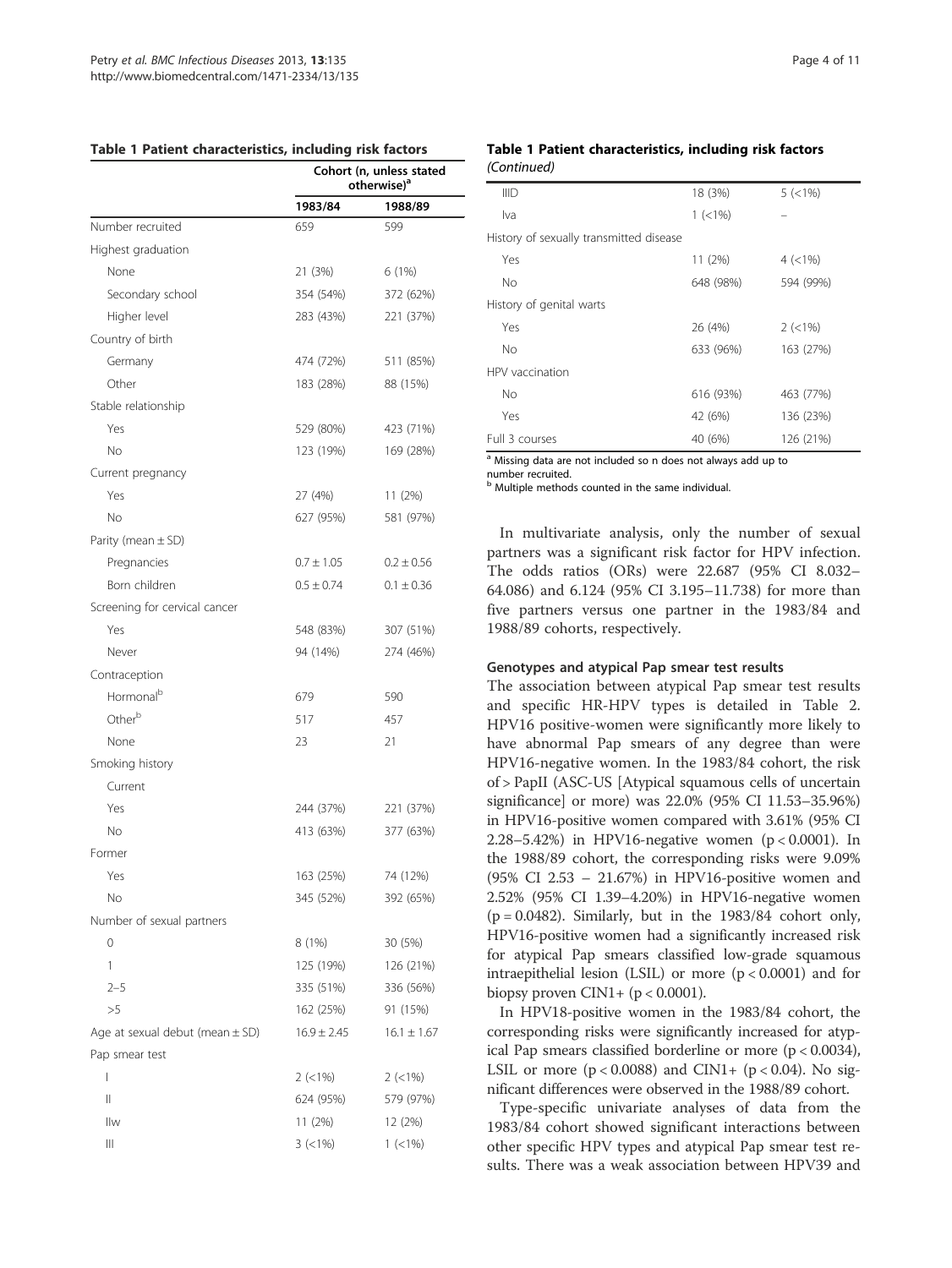

Pap LSIL or more  $(p < 0.0239)$ . HPV51 showed a weak association with Pap ASC-US or more  $(p < 0.0318)$ , but a stronger association with Pap smears LSIL or more (p < 0.0047) and histology of CIN1+ (p < 0.0066). HPV53 showed a significant association with Pap ASC-US or more  $(p < 0.0093)$  and LSIL or more  $(p < 0.0107)$ , but not with CIN1+. HPV66 showed significant associations with Pap  $ASC-US + (p < 0.0005)$ , LSIL  $(p < 0.0005)$  and CIN1+  $(p < 0.0134)$ . HPV types 31, 33, 35, 45 and 52 showed no associations at all.

For the 1988/89 cohort, type-specific univariate analysis found no association between HPV types 31, 33, 35, 39, 45, 51, 53 and 66 and atypical smear tests; however, there was a significant association between HPV52  $(n = 27)$  and Pap smears LSIL or more  $(p < 0.0284)$ 

## CIN2 and CIN3 and associated HPV types

Overall eight women were diagnosed with CIN3, six in the 1983/84 cohort and two in the 1988/89 cohort. All women with CIN3 tested positive for HC2-HR. Genotyping

showed that all six CIN3 cases in the 1983/84 cohort tested positive for HPV16 (as single infections in two cases and as co-infections with HPV51 in two cases, HPV52 in one case and HPV35 in one case). For HPV16-infected women in the 1983/84 cohort the corresponding risk for CIN3 was 6/50 (12%). In the 1988/89 cohort, genotyping showed one case of co-infection with HPV16 and HPV52, but failed in the other case.

Overall 11 women were diagnosed with CIN2, six in the 1983/84 cohort and five in the 1988/89 cohort. All tested positive for HC2-HR. Genotyping showed that three cases of CIN2 in the 1983/84 cohort were associated with HPV16 (one HPV16, 39 and 66, one HPV16, 52 and 66 and one HPV16 and 66) while the remaining cases were associated with HPV18  $(n = 1)$ , HPV18 and 31  $(n = 1)$  and HPV53  $(n = 1)$ . In the 1988/89 cohort, genotyping showed four cases of CIN2 were associated with HPV16 (two HPV16 only, two HPV16 and 66) and one case was associated with HPV51.

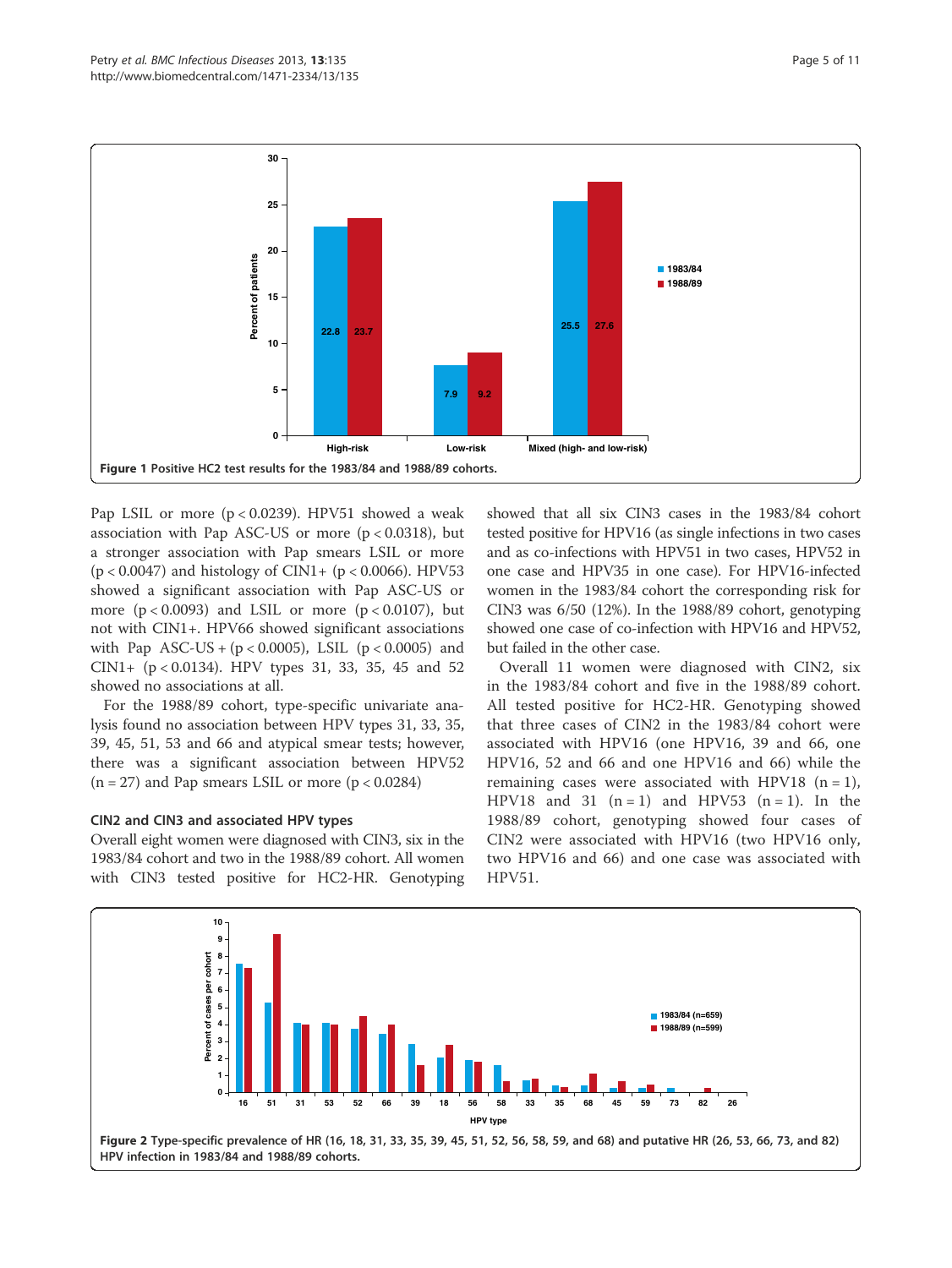

#### History of cone biopsies/excisional treatment

Five women in the 1983/84 cohort had a history of conization because of CIN3, whereas there were no cases with a history of conization in the 1988/89 cohort.

#### Colposcopy morphology and association with HPV types

In total, 46 women were referred to colposcopy, all of whom had transformation zones either type  $1$  (n = 28) or type 2 ( $n = 18$ ). Colposcopy was considered to be satisfactory in all of these cases. Colposcopy findings were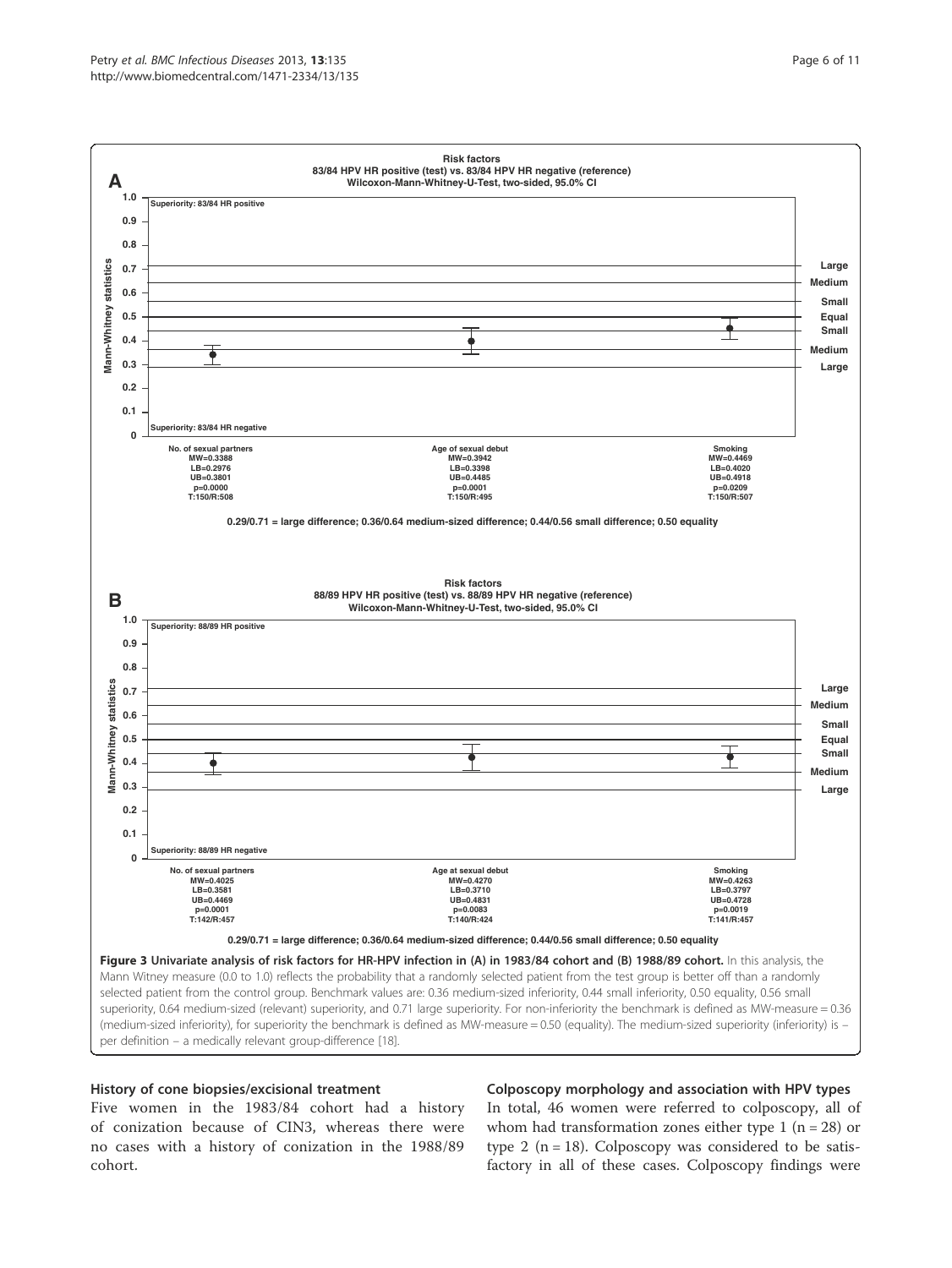| HR-                             |                   | Prevalence of atypical Pap smear test results (%, 95% CIs) according to infection with specific HR-HPV types |                  |                     |                   |                          |                  |                  |
|---------------------------------|-------------------|--------------------------------------------------------------------------------------------------------------|------------------|---------------------|-------------------|--------------------------|------------------|------------------|
| <b>HPV</b><br>type <sup>a</sup> |                   | 1983/84 cohort (n = 659)                                                                                     |                  |                     |                   | 1988/89 cohort (n = 599) |                  |                  |
|                                 | <b>HPV</b> status | ASC-US or more                                                                                               | $>$ LSIL         | $CIN1+$             | <b>HPV</b> status | ASC-US or more           | $>$ LSIL         | $CIN1+$          |
| HPV16                           | Negative          | 3.61                                                                                                         | 2.30             | 1.31                | Negative          | 2.52                     | 0.90             | 0.90             |
|                                 | $(n = 609)$       | $(2.28 - 5.42)$                                                                                              | $(1.26 - 3.83)$  | $(0.57 - 2.57)$     | $(n = 555)$       | $(1.39 - 4.20)$          | $(0.29 - 2.09)$  | $(0.29 - 2.09)$  |
|                                 | Positive          | 22.00                                                                                                        | 16.00            | 14.00               | Positive          | 9.09                     | 2.27             | 4.55             |
|                                 | $(n = 50)$        | $(11.53 - 35.96)$                                                                                            | $(7.17 - 29.11)$ | $(5.82 - 26.74)$    | $(n = 44)$        | $(2.53 - 21.67)$         | $(0.06 - 12.02)$ | $(0.56 - 15.47)$ |
| HPV18                           | Negative          | 4.50                                                                                                         | 2.95             | 2.02                | Negative          | 2.75                     | 1.03             | 1.03             |
|                                 | $(n = 645)$       | $(3.03 - 6.39)$                                                                                              | $(1.78 - 4.56)$  | $(1.08 - 3.42)$     | $(n = 582)$       | $(1.58 - 4.43)$          | $(0.38 - 2.23)$  | $(0.38 - 2.23)$  |
|                                 | Positive          | 28.57                                                                                                        | 21.43            | 14.29               | Positive          | 11.76                    | $\circ$          | 5.88             |
|                                 | $(n = 14)$        | $(8.39 - 58.10)$                                                                                             | $(4.66 - 50.80)$ | $(1.78 - 42.81)$    | $(n = 17)$        | $(1.46 - 36.44)$         | $(0-19.51)$      | $(0.15 - 28.69)$ |
| HPV31                           | Negative          | 5.22                                                                                                         | 3.48             | 2.37                | Negative          | 2.78                     | 1.04             | 1.04             |
|                                 | $(n = 632)$       | $(3.62 - 7.26)$                                                                                              | $(2.19 - 5.22)$  | $(1.33 - 3.88)$     | $(n = 575)$       | $(1.60 - 4.48)$          | $(0.38 - 2.26)$  | $(0.38 - 2.26)$  |
|                                 | Positive          | $\mathsf{O}\xspace$                                                                                          | 0                | $\circ$             | Positive          | 8.33                     | 0                | 4.17             |
|                                 | $(n = 27)$        | $(0-1.28)$                                                                                                   | $(0 - 1.28)$     | $(0-12.77)$         | $(n = 24)$        | $(1.03 - 27.00)$         | $(0-14.25)$      | $(0.11 - 21.12)$ |
| HPV33                           | Negative          | 5.05                                                                                                         | 3.36             | 2.29                | Negative          | 3.03                     | 1.01             | 1.18             |
|                                 | $n = 654$         | $(3.50 - 7.01)$                                                                                              | $(2.11 - 5.05)$  | $(1.29 - 3.75)$     | $(n = 594)$       | $(1.81 - 4.75)$          | $(0.37 - 2.19)$  | $(0.48 - 2.41)$  |
|                                 | Positive          | 0                                                                                                            | 0                | $\mathsf{O}\xspace$ | Positive          | 0                        | 0                | $\circ$          |
|                                 | $(n = 5)$         | $(0 - 52.18)$                                                                                                | $(0 - 52.18)$    | $(0 - 52.18)$       | $(n = 5)$         | $(0 - 52.18)$            | $(0 - 52.18)$    | $(0 - 52.18)$    |
| HPV35                           | Negative          | 4.88                                                                                                         | 3.35             | 2.13                | Negative          | 3.02                     | 1.01             | 1.17             |
|                                 | $(n = 656)$       | $(3.36 - 6.82)$                                                                                              | $(2.11 - 5.03)$  | $(1.17 - 3.55)$     | $(n = 597)$       | $(1.80 - 4.72)$          | $(0.37 - 2.17)$  | $(0.47 - 2.40)$  |
|                                 | Positive          | 33.33                                                                                                        | 0                | 33.33               | Positive          | 0                        | 0                | $\circ$          |
|                                 | $(n = 3)$         | $(0.84 - 90.57)$                                                                                             | $(0 - 70.76)$    | $(0.84 - 90.57)$    | $(n = 2)$         | $(0 - 84.19)$            | $(0 - 84.19)$    | $(0 - 84.19)$    |
| HPV39                           | Negative          | 4.69                                                                                                         | 2.97             | 2.19                | Negative          | 3.06                     | 1.02             | 1.19             |
|                                 | $(n = 640)$       | $(3.18 - 6.62)$                                                                                              | $(1.80 - 4.60)$  | $(1.20 - 3.64)$     | $(n = 589)$       | $(1.82 - 4.79)$          | $(0.37 - 2.20)$  | $(0.48 - 2.43)$  |
|                                 | Positive          | 15.79                                                                                                        | 15.79            | 5.26                | Positive          | 0                        | 0                | $\circ$          |
|                                 | $(n = 19)$        | $(3.38 - 39.58)$                                                                                             | $(3.38 - 39.58)$ | $(0.13 - 26.03)$    | $(n = 10)$        | $(0 - 30.85)$            | $(0 - 30.85)$    | $(0 - 30.85)$    |
| HPV51                           | Negative          | 4.49                                                                                                         | 2.72             | 1.76                | Negative          | 2.58                     | 0.55             | 1.10             |
|                                 | $(n = 624)$       | $(3.00 - 6.42)$                                                                                              | $(1.59 - 4.33)$  | $(0.88 - 3.13)$     | $(n = 543)$       | $(1.42 - 4.29)$          | $(0.11 - 1.61)$  | $(0.41 - 2.39)$  |
|                                 | Positive          | 14.29                                                                                                        | 14.29            | 11.43               | Positive          | 7.14                     | 5.36             | 1.79             |
|                                 | $(n = 35)$        | $(4.81 - 30.26)$                                                                                             | $(4.81 - 30.26)$ | $(3.20 - 26.74)$    | $(n = 56)$        | $(1.98 - 17.29)$         | $(1.12 - 14.87)$ | $(0.05 - 9.55)$  |
| HPV52                           | Negative          | 4.89                                                                                                         | 3.15             | 2.21                | Negative          | 2.80                     | 0.70             | 1.05             |
|                                 | $(n = 634)$       | $(3.35 - 6.87)$                                                                                              | $(1.94 - 4.83)$  | $(1.21 - 3.68)$     | $(n = 572)$       | $(1.61 - 4.50)$          | $(0.19 - 1.78)$  | $(0.39 - 2.27)$  |
|                                 | Positive          | 8.00                                                                                                         | 8.00             | 4.00                | Positive          | 7.41                     | 7.41             | 3.70             |
|                                 | $(n = 25)$        | $(0.98 - 26.03)$                                                                                             | $(0.98 - 26.03)$ | $(0.10 - 20.35)$    | $(n = 27)$        | $(0.91 - 24.29)$         | $(0.91 - 24.29)$ | $(0.09 - 18.97)$ |
| HPV53                           | Negative          | 4.43                                                                                                         | 2.85             | 2.06                | Negative          | 2.78                     | 0.87             | 1.22             |
|                                 | $(n = 632)$       | $(2.96 - 6.34)$                                                                                              | $(1.70 - 4.46)$  | $(1.10-3.49)$       | $(n = 575)$       | $(1.60 - 4.48)$          | $(0.28 - 2.02)$  | $(0.49 - 2.49)$  |
|                                 | Positive          | 18.52                                                                                                        | 14.81            | 7.41                | Positive          | 8.33                     | 4.17             | 0                |
|                                 | $(n = 27)$        | $(6.30 - 38.08)$                                                                                             | $(4.19 - 33.73)$ | $(0.91 - 24.29)$    | $(n = 24)$        | $(1.03 - 27.00)$         | $(0.11 - 21.12)$ | $(0-14.25)$      |
| <b>HPV66</b>                    | Negative          | 4.25                                                                                                         | 2.67             | 1.89                | Negative          | 2.78                     | 0.87             | 1.04             |
|                                 | $(n = 636)$       | $(2.82 - 6.12)$                                                                                              | $(1.56 - 4.25)$  | $(0.98 - 3.27)$     | $(n = 575)$       | $(1.6 - 4.48)$           | $(0.28 - 2.02)$  | $(0.38 - 2.26)$  |
|                                 | Positive          | 26.09                                                                                                        | 21.74            | 13.04               | Positive          | 8.33                     | 4.17             | 4.17             |
|                                 | $(n = 23)$        | $(10.23 - 48.41)$                                                                                            | $(7.46 - 43.70)$ | $(2.78 - 33.59)$    | $(n = 24)$        | $(1.03 - 27.00)$         | $(0.11 - 21.12)$ | $(0.11 - 21.12)$ |

Table 2 Atypical Pap smear test results and association with specific HR-HPV types

<sup>a</sup>HPV subtypes were counted individually. In patients with multiple HR HPV infections, the data are reported for each subtype separately, e.g. a mixed HPV16/52 infection is included in the rows for both HPV16 and for HPV52.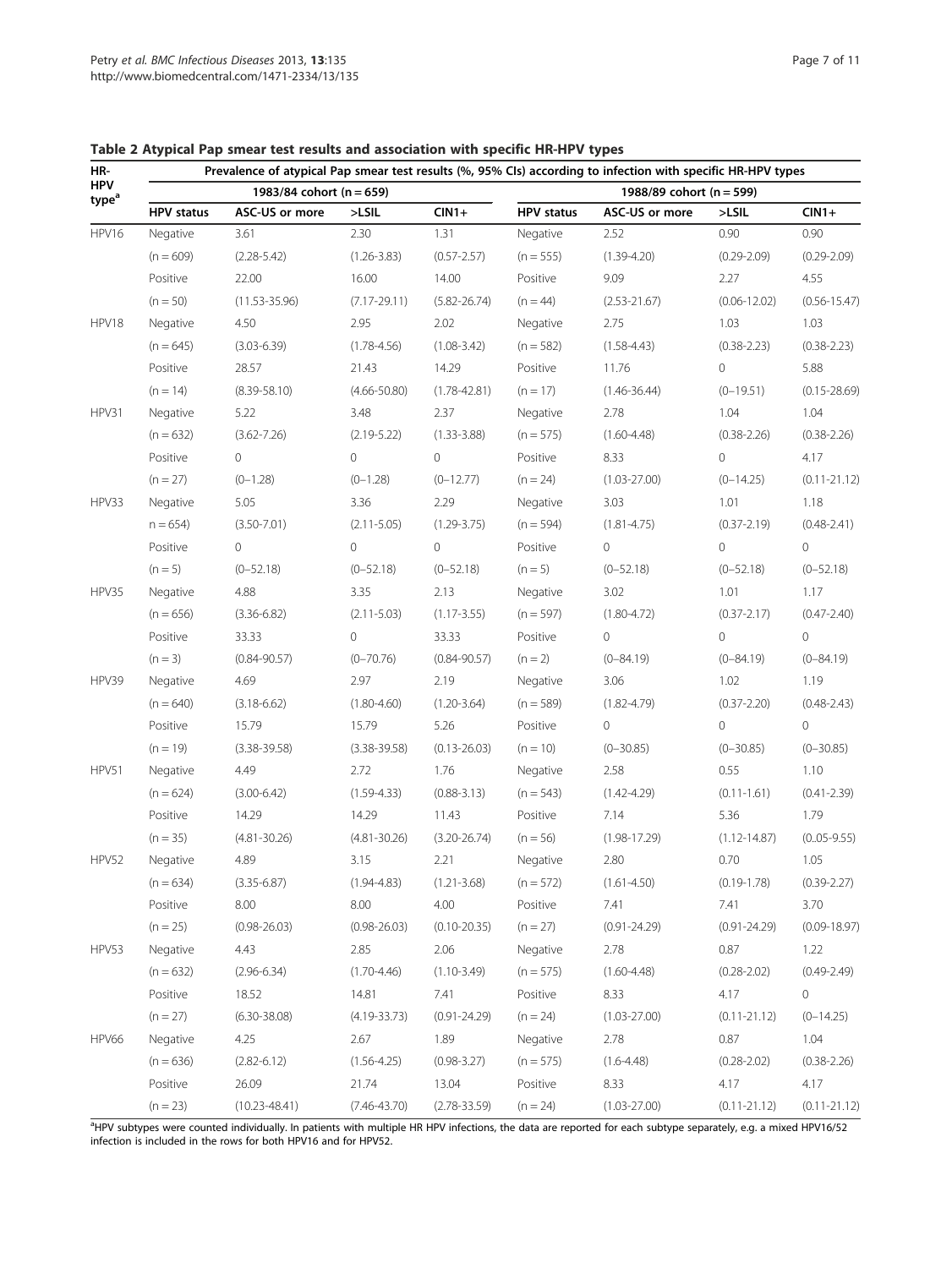classified as major changes in 11 cases, minor changes in 25 cases and as normal in 10 cases.

All eight CIN3 lesions showed major changes with fast acetic acid reaction, dense acetowhite to opaque flat epithelium  $(n = 4)$ , coarse mosaic  $(n = 1)$ , coarse punctuation  $(n = 2)$  or coral-like with internal borders  $(n = 1)$ . All CIN3 lesions were associated with HPV16.

Only three CIN2 lesions showed major changes with coarse punctuation  $(n = 2)$  or flat dense acetowhite (n = 1), and all were associated with HPV16 or HPV18, while the remaining eight CIN2 lesions showed minor changes, mainly regular punctuation and flat acetowhite epithelium. Among cases with normal histology or CIN1 and minor changes  $(n = 27)$ , no association was demonstrated between specific HPV types and defined morphological changes on colposcopy.

#### HPV vaccination

Analysis of HPV vaccination was not useful in the 1983/ 84 cohort because of the low number of vaccinated participants (42/659). However, 126 of 599 women in the 1988/89 cohort had received a full course of three doses of HPV vaccines, which was more than expected at the start of the study. Only two of 126 were diagnosed with HPV16 infection (1.59%) compared with 42 of 476 nonvaccinated women (8.82%); the difference was statistically significant ( $p = 0.003$ ). There was no CIN associated with HPV 16 or 18 in the vaccinated group.

## **Discussion**

WOLVES has provided the first real-life data in Germany on the changing dynamics of HR-HPV and associated diseases in women aged 20–30 years who have not been routinely vaccinated. Essentially, the study represents the final opportunity to monitor a population of young women at full risk from HPV and provides benchmark longitudinal data that will allow the impact of HPV vaccination to be measured. The overall prevalence of HR-HPV in this study was 23%. HPV16 was the most common type in 1983/84 cohort and the second most common type after HPV51 in the 1988/89 cohort. The risk for HR-HPV infection was increased by the number of sexual partners, age at sexual debut and smoking (weak association). Multivariate analysis demonstrated that only the number of sexual partners was a significant risk factor for HPV infection. This finding supports the concept that the number of sexual partners is the single most important risk factor for HPV infection, although other factors may be more important for HPV persistency [19]. Hence, the overall risk of cancer may be more dependent on cofactors that compromise the interaction between host and virus [20].

Other national studies in Europe, using heterogeneous sources and methodologies, have provided HPV prevalence

data in women aged <30 years prior to widespread HPV vaccination. In a German cross-sectional study [10], 377/ 1692 (22.3%) women aged 10–30 years had positive HC2- HR results (including mixed LR and HR), of whom 239 had HR-HPV only (14.1%). In the age group 20–22 years rates were 28.3% for LR/HR and 15.3% for HR only; 95.8% of women did not show signs of any cervical lesion on cytology. Adjusted analysis identified the number of sexual partners (OR: 1.105 [95% CI 1.069–1.142]), smoking (OR: 1.508 [1.155-1.968]), and vaccination against HPV (OR: 0.589 [0.398-0.872]) rather than increasing age as risk factors associated with HPV infection. A UK study used samples from the National Chlamydia Screening Program (NCSP) and Prevention of Pelvic Infection (POPI) trial [21]. Of 3829 samples, 3554 (2369 + 1185) were from women aged 16–24 years. The prevalence of HR-HPV infection was 34.6% (17.6% HPV16 and 18) in NCSP and 18.2% (7.2% HPV16 and 18) in POPI. The risk of HR-HPV infection was increased in women who reported at least two sexual partners. The CLEOPATRE study included women aged 18–64 years in Spain and Portugal [22,23]. The highest prevalence of HR-HPV was observed in women aged 18–24 years (27.0–28.8%) [23]. The lifetime number of sexual partners was a strong predictor of HPV infection (OR 5.44 for 5–10 partners versus one partner; p < 0.001).

In other European studies of non-vaccinated women aged 18 to <30 years, the prevalence of HR-HPV varied considerably from <10% to >50% [24-32]. It is important to note that observed prevalence rates are highly dependent on the methods used for HPV testing. Nevertheless, overall, these data show that HR-HPV infection is relatively common in young women who have not received HPV vaccination and that the number of sexual partners is consistently a strong risk factor for infection. From a clinical perspective, there is still a significant population of young women infected with HR-HPV who will have a higher rate of cervical screening abnormalities and, ultimately, an increased risk of developing cancer.

With its well-defined target population, the ongoing WOLVES study has a number of advantages compared with one-time, cross-sectional studies in mixed screening populations. The 1988/89 cohort will be followed by annual examination for 5 years. In 2014/15, women born in 1993/94 will be invited for a one-time examination. WOLVES will finally comprise three different age cohorts (women born in 1983/84, 1988/89 and 1993/94) allowing a comparison of changes over time. At the end of the trial in 2014/15, the 1993/94 cohort will be as old as the 1988/89 cohort was at the beginning of the trial in 2009, while the 1988/89 cohort will be as old as the 1983/84 cohort was in 2009.

A particular strength of the WOLVES study design is careful monitoring of defined patient pathways in participants with abnormal screening results or clinical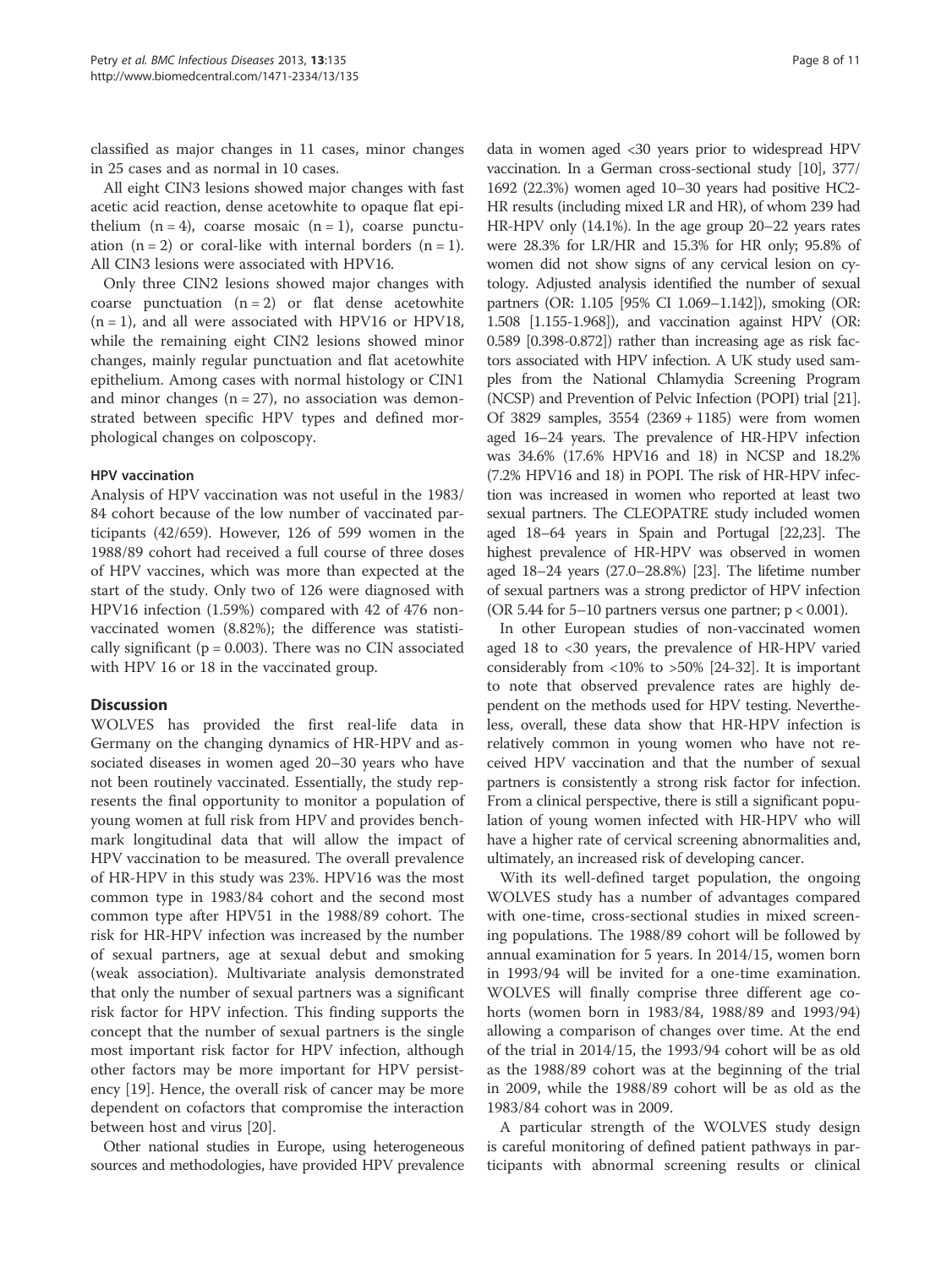findings. As a result, compliance was high and almost 90% of referred participants underwent a colposcopy examination. A strong association (Mann Whitney 0.3388) was found between HPV16 infection and ASC-US (>PapII), LISL, and CIN + in 1983/84 cohort, but only for ASC-US (>PapII) in 1988/89 cohort. This agerelated pattern is probably explained by a high persistency rate and increased risk of oncogenic transformation over time, consistent with observations reported by Kjaer and colleagues showing that the increased risk of CIN3 or cancer associated with HR-HPV infection, especially HPV16, is a continuous trend over several decades [33]. Furthermore, data from the HERACLES and SCALE studies have confirmed the predominant importance of HPV16 infection in both high-grade CIN and invasive cervical cancer [34]. Along with findings from a recent analysis that demonstrated a higher prevalence of HPV16 associated with younger age in women with CIN3 [35], the data from the WOLVES study fit perfectly with the proposed theory that HPV16 infection is the predominant cause of CIN3 in young women. In the WOLVES study, other HR-HPV types (39, 51, 53 and 66) showed weak associations with abnormal Pap findings and are unlikely to be clinically relevant. It remains important to assess risk accurately so that clinically irrelevant abnormal Pap findings do not lead to an increased risk of over-diagnosis and over-treatment in young women [16].

An association between HPV52 and LSIL or more was observed in the 1988/89 cohort, but not in 1983/84 cohort. LSIL can result from harmless transient HPV infections and the difference between cohorts is most likely to be a chance finding. An imbalance in conization history between the 1983/84 and 1988/89 cohorts can be explained by the conservative policy adopted in the colposcopy clinic in Wolfsburg, which has been the referral center for most cases of abnormal smears in the city for more than 8 years. The corresponding figures in other German regions may be significantly higher.

Correlative data for HPV infection and associated pathological abnormalities will help to further refine the clinical management of young women at risk for malignancies associated with HR-HPV infection, especially HPV16. The data from the WOLVES study support recommendations for a later start of cervical screening, at the age of 25 years or later, no routine HPV testing in women younger than 25 years and conservative management of individuals presenting with abnormal Pap smears. In addition, preliminary data from the WOLVES study showed that HPV vaccination significantly reduces the rate of HPV16 infection, corroborating recent data from a national study in Australia [36].

A limitation of this first analysis of the WOLVES study is that it provides only prevalence data and as yet does not show the dynamics of HPV infection and changes in pathology findings over time. Nevertheless, the WOLVES data are in accordance with published data from similar European trials of HPV types commonly associated with atypical Pap smears/cervical neoplasia [28,29,37,38] and support the concept that HR-HPV infections leading to the development of cancer are acquired early in young women who have not been vaccinated. A planned analysis in 2014/15 will provide data on the dynamics of HPV infection and additional correlative clinical findings in a population at full risk from HR-HPV-related malignant disease.

## Conclusions

Only a high number of sexual partners (>5) was an independent risk factor for HPV infection. The effect of cofactors for the risk of CIN3 and cancer, such as smoking and use of contraceptives, may not yet be apparent because these factors probably trigger HPV persistency rather than acquisition. There was a high prevalence of HR-HPV infection in women aged 20 and 25 years in 2009, which was associated with an increased risk of abnormal Pap smears and biopsy proven CIN2+. Women with HPV16 infection have a high risk of clinically relevant lesions that seems to increase over time (as the comparison of the two age cohorts shows) and there was a significant impact of HPV vaccination on HPV16 infections, although the majority of these women must have been sexually active already at the time of vaccination and, therefore, the efficiency must be considered to be suboptimal.

#### Abbreviations

ASC-US: Atypical squamous cells of uncertain significance; CIN: Cervical intraepithelial neoplasia; HC2: Hybrid capture 2; HR-HPV: High-risk human papilloma virus; LR-HPV: Low-risk human papilloma virus; LSIL: Low-grade squamous intraepithelial lesion; Pap: Papanicolaou test; PCR: Polymerase chain reaction; WOLVES: Wolfsburg HPV epidemiological study.

#### Competing interests

WOLVES is financed mainly by an unrestricted grant from Sanofi Pasteur MSD and supported by free samplers distributed by Qiagen and Hologic. KUP received speaker´s honorarium from Beckton Dickinson, Qiagen and Roche Diagnostics. RS-R is employee of Sanofi Pasteur MSD. TI has received institutional grants from GSK, Gen-Probe, Sanofi-Pasteur MSD and Hologic. The remaining authors declare they have no competing interests.

#### Authors' contributions

KUP was responsible for the overall study design, data analysis, interpretation, writing of the manuscript and data collection. AL was responsible for data collection and interpretation. AJ was responsible for statistical analyses and interpretation. AI was responsible for HC2-testing, HPV genotyping and sequencing, data collection and interpretation. SS was responsible for trial coordination, quality control and data collection. AR-L was responsible for histology. RSR was responsible for trial coordination and interpretation. EG was responsible for recruitment, data collection and interpretation. TI was responsible for the study design, HPV testing, data collection and interpretation. All authors read and approved the final manuscript.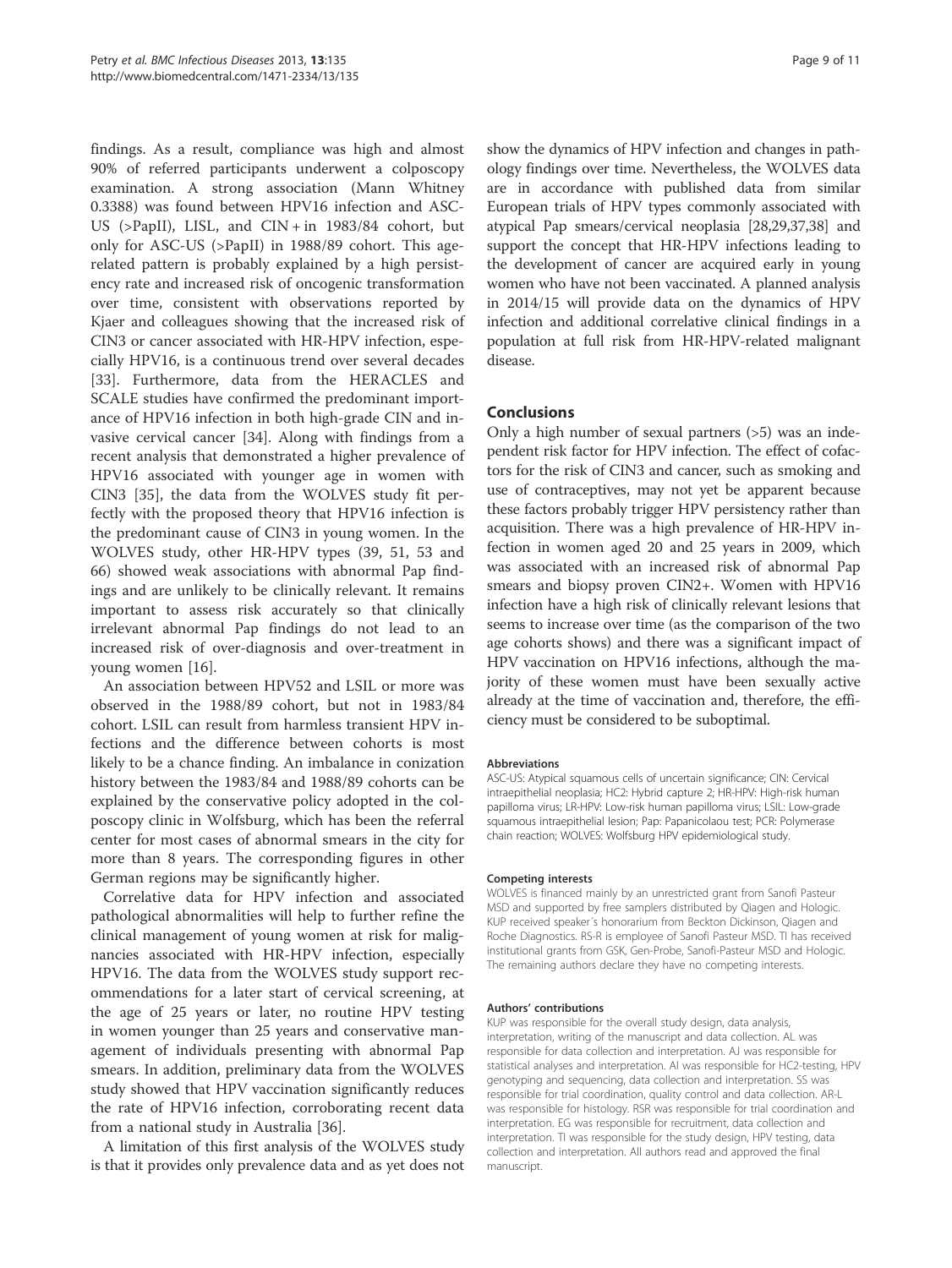#### Acknowledgements

We would like to thank all participating gynecologists in private practice in Wolfsburg (a complete list can be found on www.wolves-hpv.de) and Mr Tim Kelly who provided medical writing services on behalf of the authors.

#### Author details

1 Klinikum Wolfsburg, Frauenklinik, Schwerpunkt gynäkologische Onkologie, Sauerbruchstr.7, Wolfsburg 38440, Germany. <sup>2</sup>Conreso GmbH, Klinische Forschung, Neuhauser Straße 47, Munich 80331, Germany. 3 Universitätsklinikum Tübingen, Institut für Virologie, Sektion Experimentelle Virologie, Elfriede Aulhorn Str. 6, Tübingen 72076, Germany. <sup>4</sup>Klinikum Wolfsburg, Institut für Pathologie, Sauerbruchstr. 7, Wolfsburg 38440, Germany. <sup>5</sup>Praxis für Frauenheilkunde, Kaufhofpassage 5-7, Wolfsburg 38440, Germany. <sup>6</sup>Sanofi Pasteur MSD GmbH, Paul Ehrlich Strasse, Leimen 69181, Germany.

Received: 18 December 2012 Accepted: 6 March 2013 Published: 13 March 2013

#### References

- Schiffman M, Clifford G, Buonaguro FM: Classification of weakly carcinogenic human papillomavirus types: addressing the limits of epidemiology at the borderline. Infect Agent Cancer 2009, 4:8.
- Bosch FX, de Sanjosé S: Human papillomavirus and cervical cancer burden and assessment of causality. J Natl Cancer Inst Monogr 2003, 31:3–13.
- 3. Pathirana D, Hillemanns P, Petry KU, Becker N, Brockmeyer NH, Erdmann R, Gissmann L, Grundhewer H, Ikenberg H, Kaufmann AM, Klusmann J, Kopp I, Pfister H, Rzany B, Schneede P, Schneider A, Smola S, Winter-Koch N, Wutzler P, Gross G: Short version of the German evidence-based guidelines for prophylactic vaccination against HPV-associated neoplasia. Vaccine 2009, 27:4551–4559.
- 4. Markowitz LE, Dunne EF, Saraiya M, Lawson HW, Chesson H, Unger ER, Centers for Disease Control and Prevention (CDC), Advisory Committee on Immunization Practices (ACIP): Quadrivalent human papillomavirus vaccine: recommendations of the advisory committee on immunization practices (ACIP). MMWR Recomm Rep 2007, 56(RR-2):1–24.
- 5. European Centre for Disease Prevention and Control: Introduction of HPV vaccines in EU countries – an update. Stockholm: ECDC; 2012.
- 6. Hariri S, Markowitz L: Monitoring HPV vaccine impact: early results and ongoing challenges. J Infect Dis 2012, 206:1633–1635.
- 7. Klug SJ, Hukelmann M, Hollwitz B, Düzenli N, Schopp B, Petry KU, Iftner T: Prevalence of human papillomavirus types in women screened by cytology in Germany. J Med Virol 2007, 79:616–625.
- 8. Luyten A, Theiler KG, Pietralla M, Braun BE, Reinecke-Lüthge A, Petry KU: Primary HPV-screening project in Wolfsburg, Germany. Experience over 18 months. Geburtsh Frauenheilk 2008, 68:273.
- Petry KU, Menton S, Menton M, van Loenen-Frosch F, de Carvalho Gomes H, Holz B, Schopp B, Garbrecht-Buettner S, Davies P, Boehmer G, van den Akker E, Iftner T: Inclusion of HPV testing in routine cervical cancer screening for women above 29 years in Germany: results for 8466 patients. Br J Cancer 2003, 88:1570–1577.
- 10. Iftner T, Eberle S, Iftner A, Holz B, Banik N, Quint W, Straube AN: Prevalence of low-risk and high-risk types of human papillomavirus and other risk factors for HPV infection in Germany within different age groups in women up to 30 years of age: an epidemiological observational study. J Med Virol 2010, 82:1928–1939.
- 11. Petry KU, Breugelmans JG, Benard S, Lamure E, Littlewood KJ, Hillemanns P: Cost of screening and treatment of cervical dyskaryosis in Germany. Eur J Gynaecol Oncol 2008, 29:345–349.
- 12. Petry KU, Luyten A, Justus A, Iftner A, Strehlke S, Schulze-Rath R, Iftner T: Prevalence of low-risk HPV types and genital warts in women born 1988/89 or 1983/84 – results of WOLVES, a population-based epidemiological study in Wolfsburg, Germany. BMC Infect Dis 2012, 12:367. doi:10.1186/1471-2334-12-367.
- 13. Klug SJ, Molijn A, Schopp B, Holz B, Iftner A, Quint W, Snijders PJF, Petry KU, Krüger Kjaer S, Munk C, Iftner T: Comparison of the performance of different HPV genotyping methods for detecting genital HPV types. J Med Virol 2008, 80:1264–1274.
- 14. Cogliano V, Baan R, Straif K, Grosse Y, Secretan B, El GF: Carcinogenicity of human papillomaviruses. Lancet Oncol 2005, 6:204.
- 15. Muñoz N, Bosch FX, de Sanjosé S, Herrero R, Castellsagué X, Shah KV, Snijders PJ, Meijer CJ, International Agency for Research on Cancer Multicenter Cervical Cancer Study Group: Epidemiologic classification of human papillomavirus types associated with cervical cancer. N Engl J Med 2003, 348:518–527.
- 16. Luyten A, Scherbring S, Reinecke-Lüthge A, Braun BE, Pietralla M, Theiler K, Petry KU: Risk-adapted primary HPV cervical cancer screening project in Wolfsburg, Germany-experience over 3 years. J Clin Virol 2009, 46(Suppl 3):S5–10.
- 17. Walker P, Dexeus S, De Palo G, Barrasso R, Campion M, Girardi F, Jakob C, Roy M: International terminology of colposcopy: an updated report from the international federation for cervical pathology and colposcopy. Obstet Gynecol 2003, 101:175–177.
- 18. Colditz GA, Miller JN, Mosteller F: Measuring gain in the evaluation of medical technology. The probability of a better outcome. Int J Technol Assess Health Care 1988, 4:637–642.
- 19. Oakeshott P, Aghaizu A, Reid F, Howell-Jones R, Hay PE, Sadiq ST, Lacey CJ, Beddows S, Soldan K: Frequency and risk factors for prevalent, incident, and persistent genital carcinogenic human papillomavirus infection in sexually active women: community based cohort study. BMJ 2012, 344:e4168.
- 20. Frazer IH: Interaction of human papillomaviruses with the host immune system: a well evolved relationship. Virology 2009, 384:410–414.
- 21. Howell-Jones R, de Silva N, Akpan M, Oakeshott P, Carder C, Coupland L, Sillis M, Mallinson H, Ellis V, Frodsham D, Robinson TI, Gill ON, Beddows S, Soldan K: Prevalence of human papillomavirus (HPV) infections in sexually active adolescents and young women in England, prior to widespread HPV immunisation. Vaccine 2012, 30:3867–3875.
- 22. Pista A, de Oliveira CF, Cunha MJ, Paixao MT, Real O, CLEOPATRE Portugal Study Group: Risk factors for human papillomavirus infection among women in Portugal: the CLEOPATRE Portugal study. Int J Gynaecol Obstet 2012, 118:112–116.
- 23. Pista A, de Oliveira CF, Cunha MJ, Paixao MT, Real O, CLEOPATRE Portugal Study Group: Prevalence of human papillomavirus infection in women in Portugal: the CLEOPATRE Portugal study. Int J Gynecol Cancer 2011, 21:1150–1158.
- 24. Giorgi Rossi P, Bisanzi S, Paganini I, Di Iasi A, Angeloni C, Scalisi A, Macis R, Pini MT, Chini F, Carozzi FM, HPV Prevalence Italian Working Group: Prevalence of HPV high and low risk types in cervical samples from the Italian general population: a population based study. BMC Infect Dis 2010, 10:214.
- 25. Piana A, Sotgiu G, Castiglia P, Pischedda S, Cocuzza C, Capobianco G, Marras V, Dessole S, Muresu E: Prevalence and type distribution of human papillomavirus infection in women from north Sardinia Italy. BMC Publ Health 2011, 11:785.
- 26. Johnson AM, Mercer CH, Beddows S, de Silva N, Desai S, Howell-Jones R, Carder C, Sonnenberg P, Fenton KA, Lowndes C, Soldan K: Epidemiology of, and behavioural risk factors for, sexually transmitted human papillomavirus infection in men and women in Britain. Sex Transm Infect 2012, 88:212–217.
- 27. Arbyn M, Benoy I, Simoens C, Bogers J, Beutels P, Depuydt C: Prevaccination distribution of human papillomavirus types in women attending at cervical cancer screening in Belgium. Cancer Epidemiol Biomarkers Prev 2009, 18:321–330.
- 28. Sargent A, Bailey A, Almonte M, Turner A, Thomson C, Peto J, Desai M, Mather J, Moss S, Roberts C, Kitchener HC, ARTISTIC Study Group: Prevalence of type-specific HPV infection by age and grade of cervical cytology: data from the ARTISTIC trial. Br J Cancer 2008, 98:1704–1709.
- 29. Cuschieri KS, Cubie HA, Whitley MW, Seagar AL, Arends MJ, Moore C, Gilkisson G, McGoogan E: Multiple high risk HPV infections are common in cervical neoplasia and young women in a cervical screening population. J Clin Pathol 2004, 57:68–72.
- 30. Lenselink CH, Melchers WJ, Quint WG, Hoebers AM, Hendriks JC, Massuger LF, Bekkers RL: Sexual behaviour and HPV infections in 18 to 29 year old women in the pre-vaccine era in the Netherlands. PLoS One 2008, 3:e3743.
- 31. Schmeink CE, Melchers WJ, Siebers AG, Quint WG, Massuger LF, Bekkers RL: Human papillomavirus persistence in young unscreened women, a prospective cohort study. PLoS One 2011, 6:e27937.
- 32. De Vuyst H, Clifford G, Li N, Franceschi S: HPV infection in Europe. Eur J Cancer 2009, 45:2632–2639.